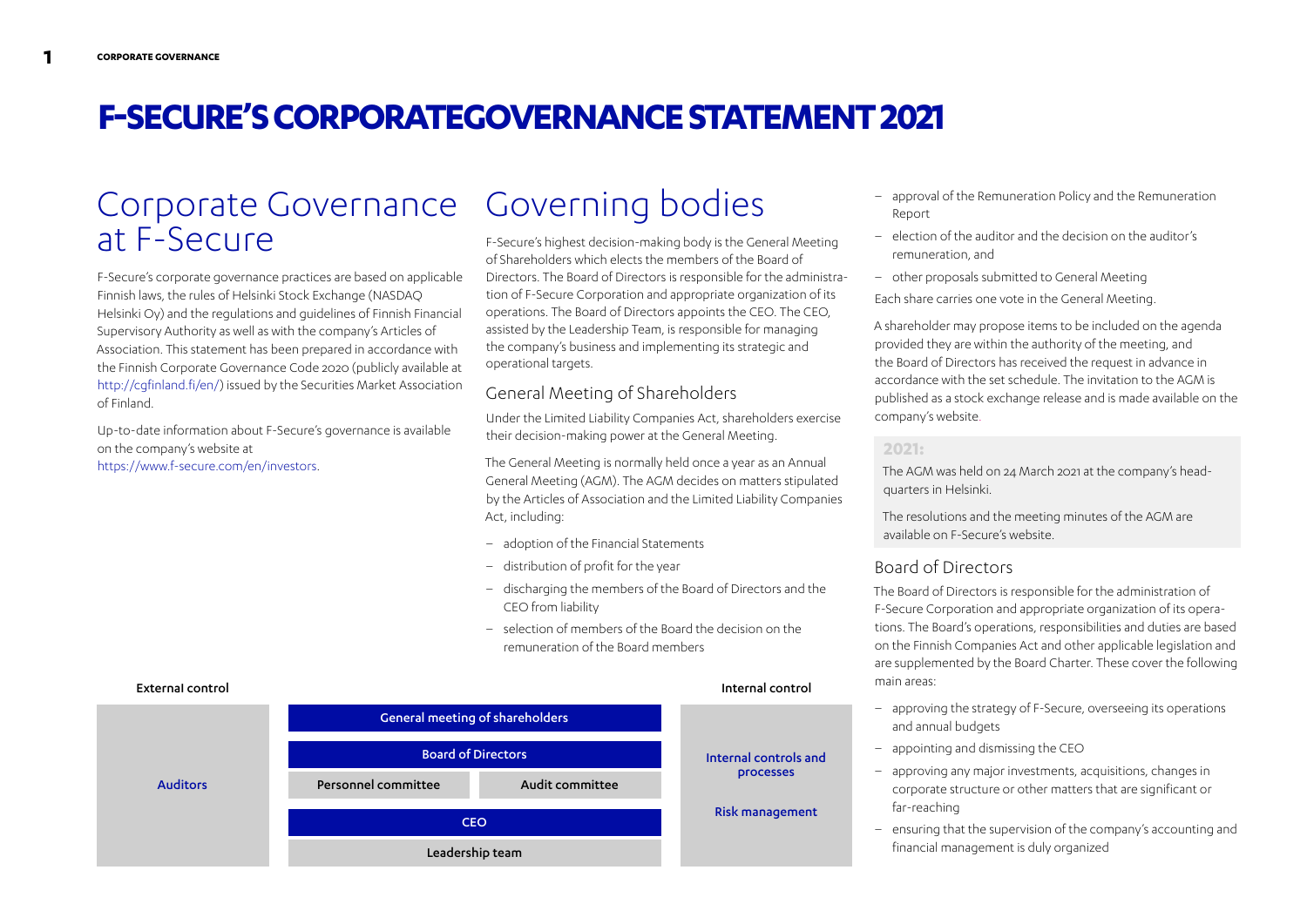## Members of the Board of Directors and the Committees

| Pertti Ervi                          |  | Member (16/16)    | Chairman (5/5) |  |
|--------------------------------------|--|-------------------|----------------|--|
|                                      |  | Member (16/16)    |                |  |
| uomas Syrjänen                       |  | Member (16/16)    | Member *       |  |
|                                      |  | Member (<br>16/16 | Member $(5/5)$ |  |
| Asa Riisberg (as of 24 March 2021)   |  | Member (9/12      |                |  |
| Robin Wikström (as of 24 March 2021) |  | Member (12/12)    |                |  |
| Oreck (until 24 March 2021)          |  |                   |                |  |
| t Bearsby (until 24 March 2021)      |  |                   |                |  |

1) Risto Siilasmaa is the founder of F-Secure and on 31 December 2021 owned 37,79% of F-Secure shares.

<sup>2)</sup> Robin Wikström was elected from among F-Secure Corporation's personnel, according to the process described below in 2021.

3) Robert Bearsby was elected from among F-Secure Corporation's personnel, according to the same process in 2020.

4) Tuomas Syrjänen was a member of the Audit Committee until 24 March 2021.

- ensuring that internal control and risk management systems are in place
- approving personnel policies and rewards systems
- preparing matters to be handled at the General Meeting

The Board of Directors meets as frequently as necessary and according to the Board Charter at least five times during its term. The Board of Directors has quorum when more than half of the members are present. An annual self-assessment is carried out by the Board to evaluate its operations. The Board of Directors primarily strives at unanimous decisions. If a decision cannot be made unanimously, the decision will be made by voting and with single majority. If the votes are even, the Chairman's vote is decisive.

In accordance with F-Secure's Articles of Association, the Board of Directors comprises three to seven members, who are elected at the Annual General Meeting for a period of office that extends to the subsequent AGM. The Board of Directors represents all shareholders.

Diversity is an essential part of F-Secure's success. According to Diversity Principles established by the Board of Directors, an optimal mix of diverse backgrounds, expertise and experience strengthens the Board's performance and promotes creation of long-term shareholder value. The Diversity Principles of the Board of Directors aim to strive towards appropriately balanced gender distribution. Both genders are represented in the Board of **Directors** 

To create openness, one member of the Board of Directors is elected from among F-Secure's personnel. An election is arranged annually for F-Secure personnel and each permanent F-Secure employee is eligible to stand as a candidate. The Personnel Committee interviews three persons who have obtained the highest number of votes in the elections, and chooses a candidate from amongst them to be proposed for election as a member of the Board by the Annual General Meeting. Robin Wikström was appointed to the Board of Directors through this process in 2021.

The majority of Board members are independent from the company and from its major shareholders. For a detailed description of the members of the Board of Directors and their shareholdings see the end of this statement.

#### **2021:**

In 2021 the Board of Directors convened 16 times, Audit Committee 5 times and Personnel Committee 7 times.

## Board Committees

In 2021, the Board established two committees: Audit Committee and Personnel Committee (nomination and remuneration matters). The Board of Directors appoints from among itself the members and the Chairman of the committee. Each committee must have at least three members. The Board of Directors confirms the main duties and operating principles of each committee. The duties of each committee are defined in the committee charters which are available on F-Secure's website at [https://www.f-secure.com/en/investors.](https://www.f-secure.com/en/investors)

#### Audit Committee

The Audit Committee monitors and evaluates risk management, internal controls, IT strategy and practices, financial reporting as well as auditing of the accounts. The Audit Committee also prepares a proposal for the election of auditor to the Board of Directors and regularly considers the need for a separate internal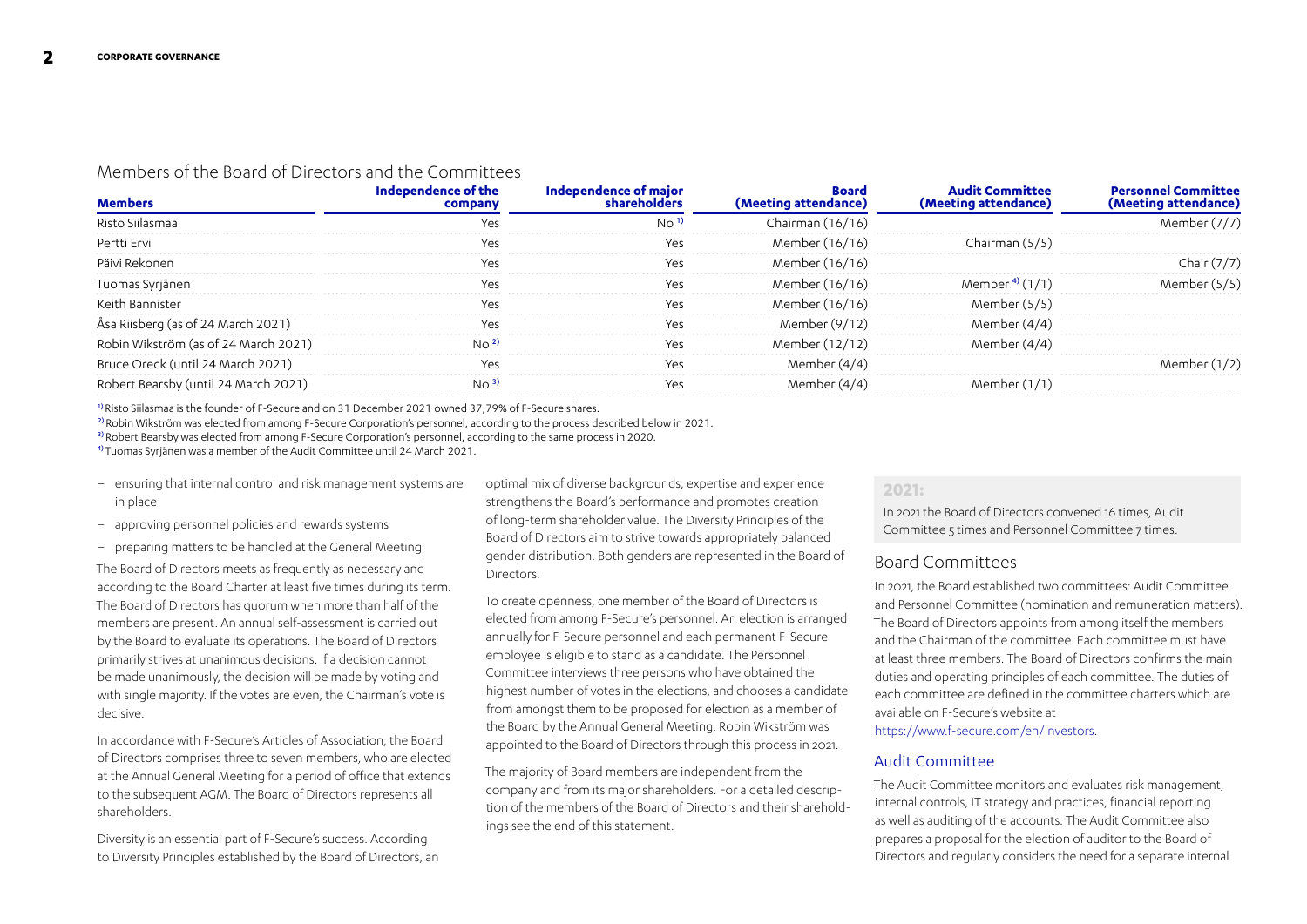audit function. Members of the Audit Committee must have broad business knowledge, as well as an adequate expertise and experience with respect to the committee's area of responsibility and the mandatory tasks relating to auditing. The majority of members of the Audit Committee shall be independent from F-Secure Corporation and at least one member shall be independent of the company's significant shareholders. The Audit Committee calls in experts to its meetings when necessary for the issues to be discussed. Materials of the Audit Committee meetings are made available for all members of the Board of Directors.

The Audit Committee convenes at least four (4) times a year as notified by the Chairman of the Committee. Members of the Audit Committee are listed in the table above.

#### Personnel Committee

The Personnel Committee prepares material and instructs with issues related to the composition of the Board of Directors and compensation of the company's management as well as remuneration and incentives of key personnel. The Committee also prepares the proposals for the Board composition and remuneration for the Annual General Meeting of Shareholders. The Personnel Committee calls in experts to its meetings when necessary for the issues to be discussed. Materials of Personnel Committee meetings are made available for all members of the Board of Directors.

The Personnel Committee convenes at least two (2) times a year as notified by the Chairman of the Committee. Members of the Personnel Committee are listed in the table above.

## President and CEO

The Board of Directors appoints and may dismiss the CEO and decides upon the CEO's remuneration and other benefits in accordance with the Remuneration Policy. The CEO is responsible for the day-to-day management of the company. The CEO's main duties include:

- managing the business according to the instructions issued by the Board of Directors
- presenting the matters to be handled in the Board of Directors' meetings
- implementing the decisions made by the Board of Directors
- other duties determined in the Limited Liability Companies Act

#### **2021:**

Juhani Hintikka has been F-Secure's President and CEO since 1 November 2020.

The biographical details of the CEO including the shareholdings are specified later in this report. The remuneration of the CEO is specified in F-Secure's Remuneration Policy and Report.

## Leadership Team

The Leadership Team supports the CEO in the daily operative management of the company.

#### **2021:**

Current information on the F-Secure Leadership Team can be found on our website:<https://www.f-secure.com/en/investors>.

For descriptions of all members of the Leadership Team during 2021 and their roles, respective membership periods and shareholdings, see the end of this statement.

# Internal control and risk management

## Risk Management

Risk management and internal control processes at F-Secure seek to ensure that risks related to the business operations of the company are properly identified, evaluated, monitored and reported in compliance with the applicable regulations.

F-Secure's Board of Directors defines the principles of risk management and internal controls which are followed within the company. The Audit Committee assists the Board in the supervision of F-Secure's risk management function. The CEO is accountable for ensuring that the risk management principles are implemented and applied constantly and consistently across the organization.

The primary goal of F-Secure's risk management principles is to empower the organization to identify and manage risks more effectively. The potential negative impact and probability of different situations arising from our business operations on the company, its customers, or its partners are monitored as part of the risk management process.

F-Secure promotes continuous risk evaluation by the company's personnel. The relevant operational risks identified through the risk management process are regularly reviewed by the CEO and Leadership Team and the company's statutory auditor. Risk Management is an integrated part of F-Secure's governance and management, and the risk management process is aligned with the ISO-31000 standard. The Audit Committee regularly evaluates the effectiveness of the risk management system.

## Internal Control

The purpose of Internal Control is to ensure that operations are effective and aligned with the strategy, and that financial reporting and management information is reliable and in compliance with applicable regulations and operating principles.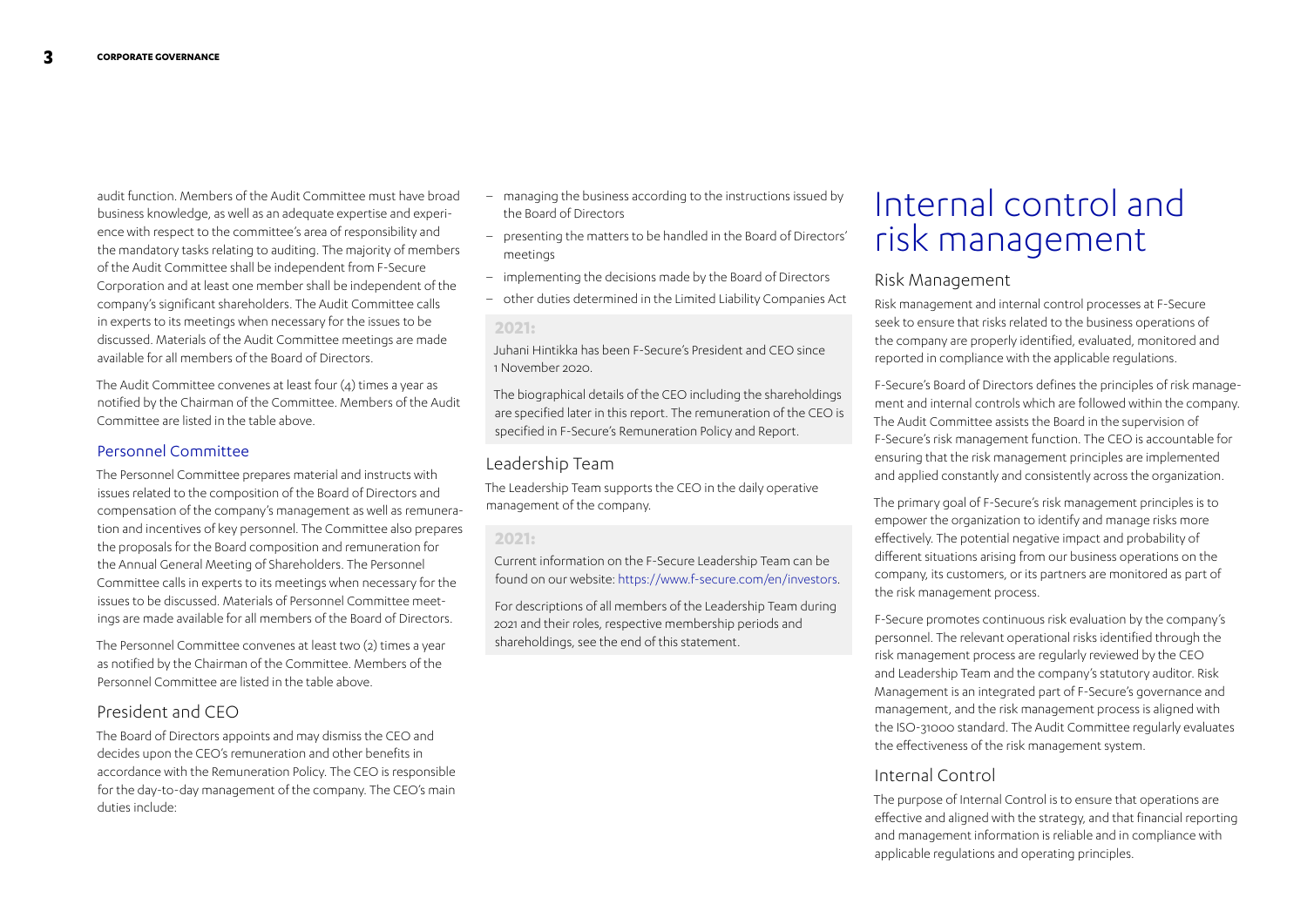Internal control consists of all the guidelines, policies, processes, practices and relevant information about organizational structure that help ensure that the business conduct is in compliance with all applicable regulations. The purpose of internal control is also to ensure that accounting and financial information provides a true and accurate reflection of the activities and financial situation of the company. Actual performance is monitored against sales and cost targets by operative reporting systems on a daily, weekly, or monthly basis.

The company constantly monitors its key financial processes linked to sales, revenue, costs and profitability as well as incoming and outgoing payment transactions. If any inconsistencies appear, the issues are handled without delay. The company's finance department is responsible for the consistency and reliability of internal control methods. The finance team works in close cooperation with the CFO and businesses, providing relevant data for business planning purposes and sales estimates. The team also regularly assesses and monitors the reliability of estimates and revenue recognition.

## Internal audit

Audit Committee considers the need for and appropriateness of a separate Internal Audit function on a regular basis. To date, the Audit Committee has concluded that, due to the size, organizational structure and largely centrally controlled financial management of the company, a separate Internal Audit function is not necessary.

In the absence of an Internal Audit function, attention is paid to periodical review of the written guidelines and policies concerning accounting, reporting, documentation, authorization, risk management, internal control and other relevant matters in all departments. Related controls are also tested from time to time. The guidelines and policies are coordinated by the company's finance department with active involvement by the legal department.

The absence of a separate Internal Audit function is considered when defining the scope of the company's external audit. Where necessary, the Internal Audit services will be purchased from an external service provider.

To facilitate transparency and exchange of information on Internal Audit related matters, the financial management team has frequent meetings with the auditors. The Audit Committee also meets regularly with the auditors.

The company has taken into use a Whistleblowing Channel for employees to report any possibly corrupt, illegal, or other undesirable conduct.

## Related party transactions

The Audit Committee defines the principles for monitoring and assessing F-Secure's related party transactions. The definition of the related parties is based on IAS 24 standard. F-Secure collects information about its related parties on regular basis. The Board of Directors decides on related party transactions that are not conducted in the ordinary course of business of the company or are not implemented under arm's-length terms. Related party transactions are disclosed as part of financial statements according to the applicable legislation.

#### Insider management

F-Secure complies with the applicable legislation, including EU Market Abuse Regulation (MAR), the regulations of the Finnish Financial Supervisory Authority as well as Nasdaq Helsinki's Guidelines for Insiders. F-Secure has established its own insider policy to complement the regulation and guidelines above.

F-Secure maintains a list of all persons who have regular access to company's financial data. Due to the sensitive nature of financial information, persons having access to financial information before publication of an interim financial report or a year-end report shall be subject to a thirty (30) day trading restriction prior to publication of such report.

In addition, F-Secure maintains a project-specific insider list of any projects and events which, if realized, would be likely to have a significant effect on the value of F-Secure's shares or other financial instruments, and which have been subject to delaying of disclosure in accordance with MAR.

F-Secure has decided not to include any persons as permanent insiders. All persons with inside information regarding a project will be included in the project specific insider list.

Persons discharging managerial responsibilities comprise the Board of Directors, the CEO and other members of the Leadership Team. These persons have a duty to notify F-Secure and the Finnish Financial Supervisory Authority of every transaction in their own account relating to Financial Instruments of F-Secure within three business days. The company publishes these notifications as a stock exchange release, as specified by MAR. All releases published on managers' transactions are available on the company's website.

## Auditors

The auditor is elected by the Annual General Meeting for a term of service ending at the close of the next Annual General Meeting. The auditor is responsible for auditing the consolidated and parent company financial statements and accounting. The auditor reports to the Board of Directors or the Audit Committee at least once a year.

#### **2021:**

F-Secure has been audited by PricewaterhouseCoopers with Janne Rajalahti, Authorized Public Accountant, as the responsible auditor.

F-Secure paid the auditor EUR 150,000 in audit fees (2020: EUR 147,000), and EUR 347,000 (2020: EUR 30,000) for non-audit services.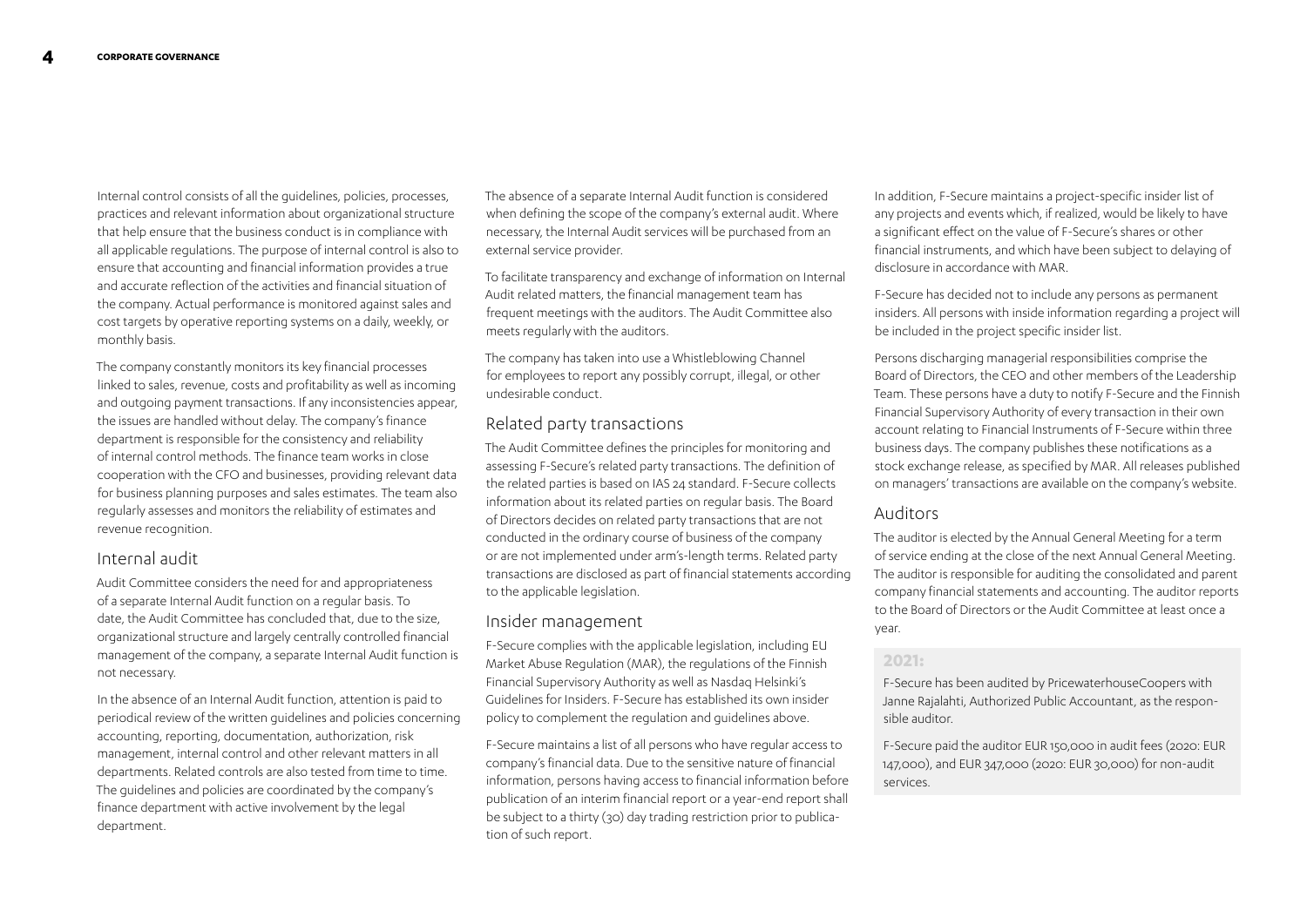## **BOARD OF DIRECTORS**

In this section are the biographies of the Members of the Board of Directors during 2021. Shareholdings are listed as of 31 December 2021 unless otherwise stated.



## **RISTO SIILASMAA**

Chairman of the Board of Directors since 2006 Born 1966, M.Sc. (Engineering)

#### **Main employment history:**

Founder, President and CEO, Member of the Board, F-Secure, 1988–2006 Chairman of the Board 2012–2020, Member of the Board 2008–2012, Interim CEO 2013–2014, Nokia Corporation

Chairman of the Board 2016–2018, Vice-Chairman of the Board 2013–2015, Member of the Board 2007–2019, The Federation of Finnish Technology Industries

#### **Current board memberships and public duties:**

Founding Partner, Chairman of the Board, First Fellow Partners, 2016–

Chairman, Ministry of Finance – Technology Advisory Board, 2020–

Member of the Board, Futurice Corporation, 2018–

Member of the Board, Pixieray Oy, 2021– Senior Advisor, Boston Consulting Group, 2020– Member, International Advisory Board IESE, 2019– Member, Global Advisory Board of Yonsei University School of Business, 2020– Member, Komatsu International Advisory Board, 2020–

Member, Global Tech Panel, an initiative of EU High Representative for foreign affairs and security policy, 2018–

**Holdings:** number of shares 60,011,037, holding 37.79%



## **PERTTI ERVI**

Member of the Board since 2003 Chairman of the Audit Committee Born 1957, B.Sc. (Electronics)

## **Main employment history:**

Currently an independent management consultant and professional board member Chairman of the Board 2017–2020, Member of the Board 2009–2017, Teleste Corporation Co-CEO, Member of the Executive Board, Computer 2000 AG, 1995–2000 Co-founder, Managing Director, Computer 2000 Finland Corporation, 1983–1995

#### **Current board memberships and public duties:**

Chairman of the Board 2011–, Member of the Board 2008–, Efecte Corporation Chairman of the Board, Mintly Oy, 2017– Chairman of the Board, QPR Software Corporation, 2021–

Member of the Board, Pointsharp Ab, 2021– **Holdings:** number of shares 67,721



## **PÄIVI REKONEN**

Member of the Board since 2017 Chair to the Personnel Committee Born 1969, M.Sc. (Economics), M.Sc. (Social Sciences)

#### **Main employment history:**

Independent strategy advisor and professional board member, 2018– Managing Director, Group Technology, UBS, 2014–2018 Senior Vice President, Global Head of Digital Strategy, Adecco Group, 2011–2012 Head of IT, Credit Suisse, 2007–2009 Various leadership positions, Cisco Systems, 1998–2007 Various leadership positions, Nokia Corporation, 1990–1998 **Current board memberships and** 

## **public duties:**

Chair to the Board, SEBA Bank AG, 2020– Member of the Board, Efecte Corporation, 2018– Member of the Board, Konecranes Corporation, 2018–

Member of the Strategy Advisory Board, UNOPS, 2018–

**Holdings:** number of shares 23,538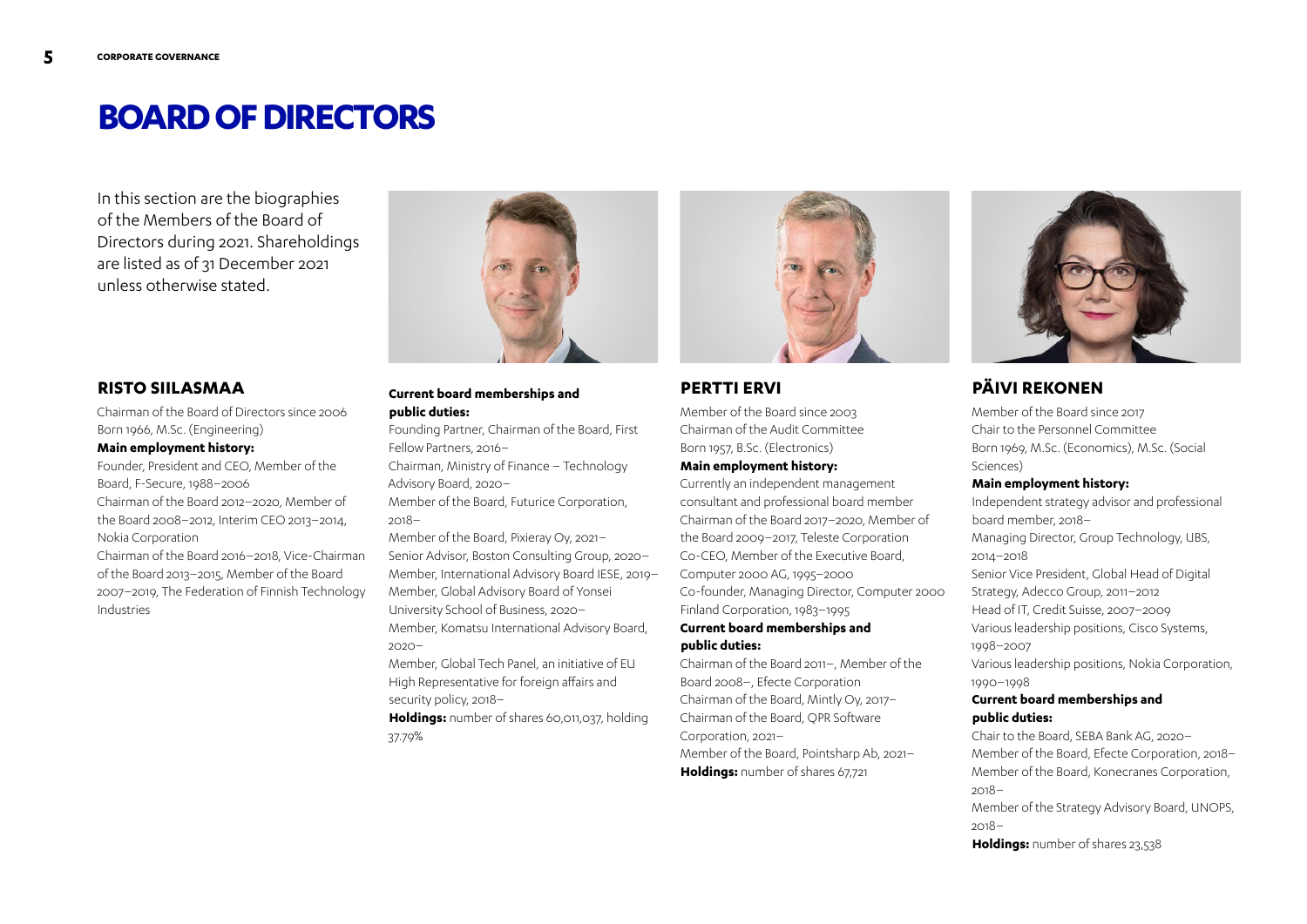

## **TUOMAS SYRJÄNEN**

Member of the Board since 2019 Born 1976, M.Sc. (Engineering)

#### **Main employment history:**

Data & AI Renewal, Futurice Corporation, 2019– CEO, Futurice Corporation, 2008–2018 Head of Business Unit, Futurice Corporation, 2003–2008 Business Development, Futurice Corporation, 2001–2002

**Current board memberships and public duties:**

## Member of the Board, Vaisala Corporation, 2019–

Member of the Board, Futurice Corporation, 2018–

Member of the Board, Aito Intelligence Corporation, 2018–

Member of the Board, Taaleri Corporation, 2017– Member of the Board, Fira Group Corporation, 2015–

**Holdings:** number of shares 25,422



## **KEITH BANNISTER**

Member of the Board since 2020 Born 1966, B.Sc. (Hons) (Mathematics and Computer Science) Chartered Accountant (Fellow of ICAEW) Non-Executive Director – FT Advanced Professional Diploma

#### **Main employment history:**

Various leadership positions, KPMG LLP, London UK, 1987–2018 Partner, KPMG LLP, 2000–2018

#### **Current board memberships and public duties:**

Member of the Board of Governors, Bridewell Royal Hospital, 2020– **Holdings:** number of shares 9,267



## **ÅSA RIISBERG**

Member of the Board since 2021 Born 1974, M.Sc. (Finance & Accounting and Finance)

#### **Main employment history:**

Partner, Member of the Extended Executive Committee, Global Head of Healthcare, Member of the Partners Committee and various other roles, EQT Partners AB, 2001–2020 Associate, Texas Pacific Group (UK), 2000–2001 Analyst, Morgan Stanley (UK), 1998–2000

#### **Current board memberships and public duties:**

Member of the Board, Netcompany AS 2020– Member of the Board, Vifor Pharma Ltd, 2021– Member of the Advisory Board, Chiesi Pharma, 2021–

Member of the Board, Atlas Antibodies, 2021– Member of the Board, Internetmedicin, 2021– Member of the Board, Dagens Nyheter, 2020– Member of the Board, Bonnier News, 2020– Advisory Board Member, MSc Finance at Stockholm School of Economics, 2016– **Holdings:** number of shares 3,800



## **ROBIN WIKSTRÖM**

Member of the Board since 2021 Born 1988, D.Sc. (Economics and Business Administration)

#### **Main employment history:**

Head of Business Intelligence, F-Secure, 2019– Senior Manager, BI, F-Secure, 2018–2019 Various roles, F-Secure, 2016–2018 Senior Researcher, ÅA/PBI, 2014–2016 **Holdings:** number of shares 1,926

## NON-CURRENT MEMBERS

## **BRUCE ORECK**

Board member since April 2016 until March 2021 **Holdings:** number of shares 23,865

## **ROBERT BEARSBY**

Board member since May 2020 until March 2021 **Holdings:** number of shares 1,822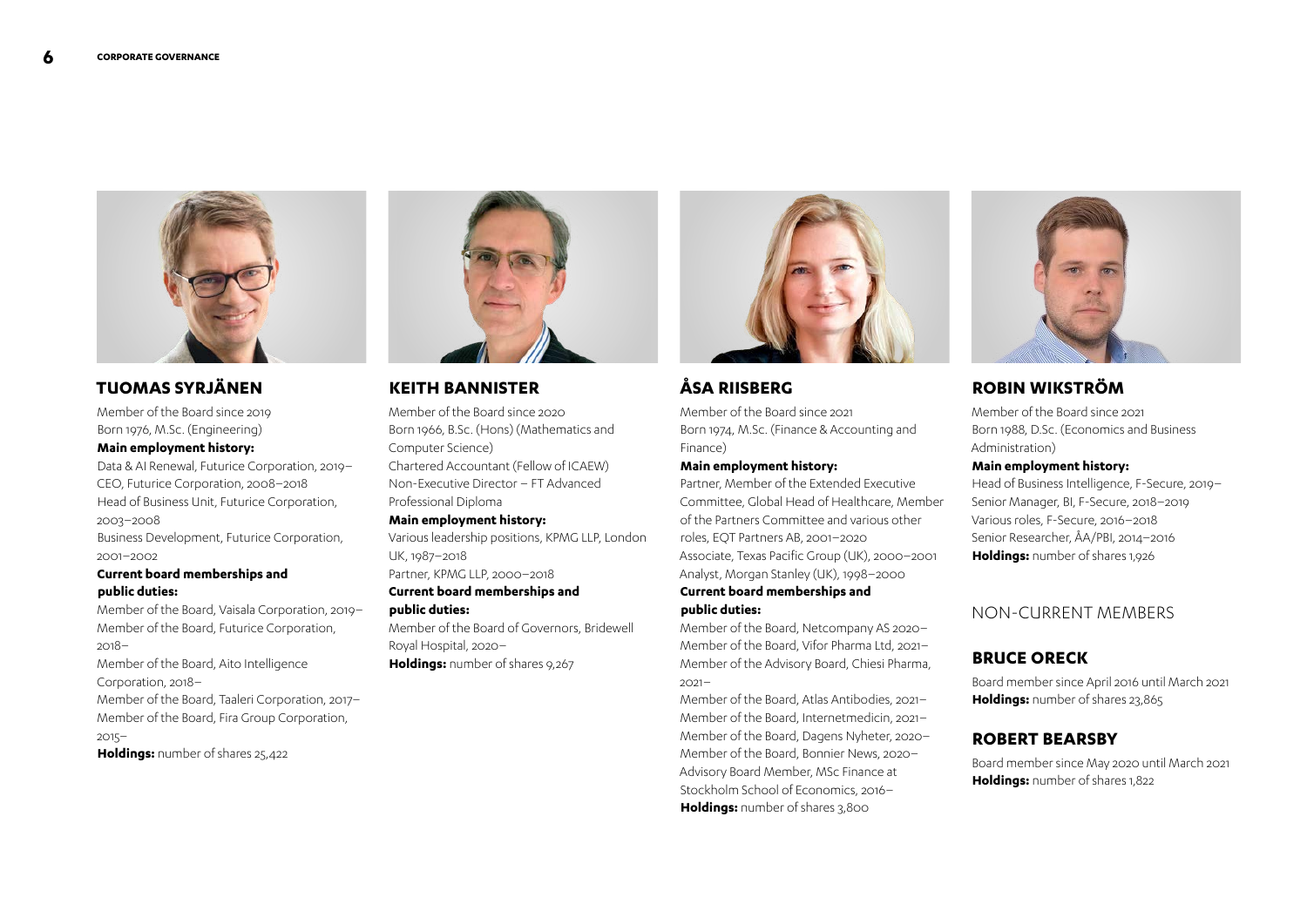## **LEADERSHIP TEAM**

In this section are the biographies of all the members of the Leadership Team during 2021. Shareholdings are listed as of 31 December 2021 unless otherwise stated.



## **JUHANI HINTIKKA**

President and Chief Executive Officer Born 1966, M.Sc. (Engineering) Member of the Leadership Team since 2020 **Main employment history:** President and CEO, F-Secure, 2020– Investor, advisor, 2018–2020 President and CEO, Comptel Corporation, 2011–2017 Various leadership positions, Nokia Corporation, 1999–2010 Various leadership positions, Konecranes Corporation, 1993–1999 **Current board memberships:** Member of the Board, The Federation of Finnish Technology Industries, 2022– Member of the Board, The European Cyber Security Organisation (ECSO), 2021– Member of the Board, Finnish Information Security Cluster – FISC ry (FISC), 2021–

**Holdings:** number of shares 0



### **TOM JANSSON**

Chief Financial Officer Born 1968, M.Sc. (Econ.) Member of the Leadership Team since 2021 **Main employment history:** CFO, F-Secure, 2021– CFO, Posti Group Corporation, 2018–2021 CFO, Comptel Corporation, 2013–2017 Various leadership & finance positions, Tellabs Inc., 1994–2013 **Current board memberships:** Member of the Board, Nightingale Health Corporation, 2021–





## **CHRISTINE BEJERASCO**

Chief Technology Officer Born 1982, B.Sc. (Computer Science) Member of the Leadership Team since 2021 **Main employment history:** CTO, F-Secure, 2021– Vice President, Tactical Defense Unit, F-Secure, 2019–2021 Various technical & leadership roles, F-Secure, 2008–2019 Malware Researcher, PC Tools, 2006–2008 Various threat analysis positions, Trend Micro, 2003–2006 **Holdings:** number of shares 2,930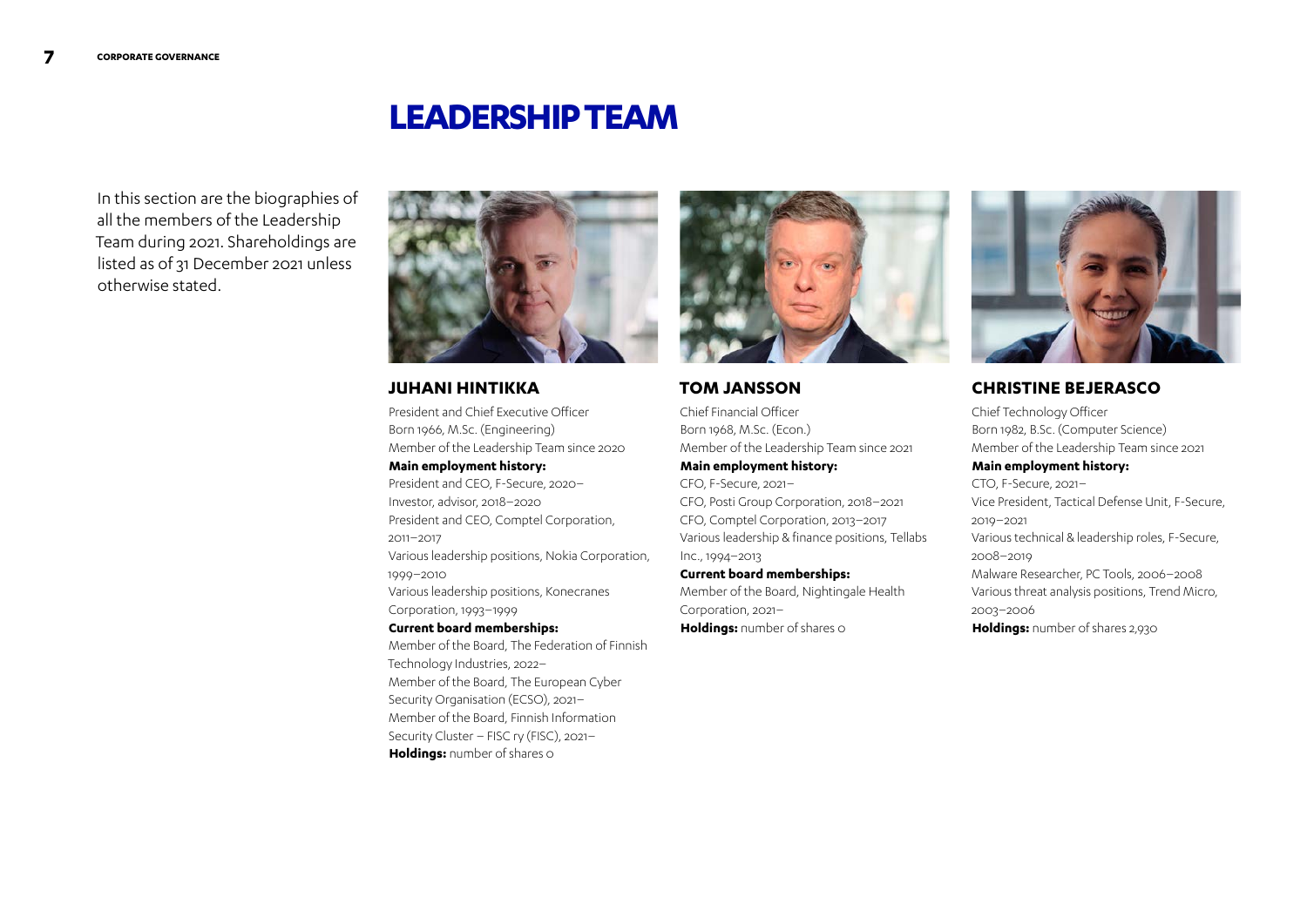

## **ARI VÄNTTINEN**

Chief Marketing Officer Born 1969, M.Sc. (Economics and Business Administration) Member of the Leadership Team since 2021 **Main employment history:**

CMO, F-Secure, 2021– CEO and Founder, CMOwashere Oy, 2018–2020 CMO, Comptel Corporation, 2014–2018 Senior Director, Marketing, McAfee Corporation, 2014 Vice President, Marketing, Stonesoft Corporation, 2010–2013 Senior Executive Consultant, Talent Vectia Oy, 2007–2010 Global Marketing Manager, Nokia Corporation, 2004–2007 **Holdings:** number of shares 0



## **ANTTI KOSKELA**

Chief Product Officer Born 1971, M.Sc. (Electrical Engineering) Member of the Leadership Team since 2021 **Main employment history:** CPO, F-Secure, 2021–

Vice President, Business Development, Elisa Corporation, 2020–2021 CDO and Vice President, Nokia Software, 2018–2020 CTO and Executive Vice President, Comptel Corporation, 2011–2017 Various leadership positions, Nokia Siemens Networks, 2007–2011 Various leadership positions, Nokia Networks, 1999–2007

#### **Current board memberships:**

Member of the Board, QPR Software Corporation, 2021– **Holdings:** number of shares 2,500



### **TIINA SARHIMAA**

Chief Legal Officer Born 1976, LL.M. Member of the Leadership Team since 2021 **Main employment history:** CLO, F-Secure, 2021– Vice President, General Counsel, F-Secure, 2018–2021 Director, Legal and Compliance, Nokia Corporation, 2017–2018 General Counsel, Head of Legal, Comptel Corporation 2015–2017 Legal Counsel, Comptel Corporation, 2004–2015 Legal Counsel, Hex Corporation, 2002–2003 **Holdings:** number of shares 2,250



## **TIMO LAAKSONEN**

Executive Vice President, Consumer Security Born 1961, M.Sc (Economics) Member of the Leadership Team since 2021 **Main employment history:** EVP, Consumer Security, F-Secure, 2021– Vice President, F-Secure, 2012–2021 Chief Commercial Officer, Tecnotree Corporation, 2010–2012 CEO, Xtract Ltd, 2008–2010 CEO, First Hop Ltd, 2001–2007 Senior Vice President, Commercial, Sonera Corporation (SmartTrust), 1998–2001 **Holdings:** number of shares 7,250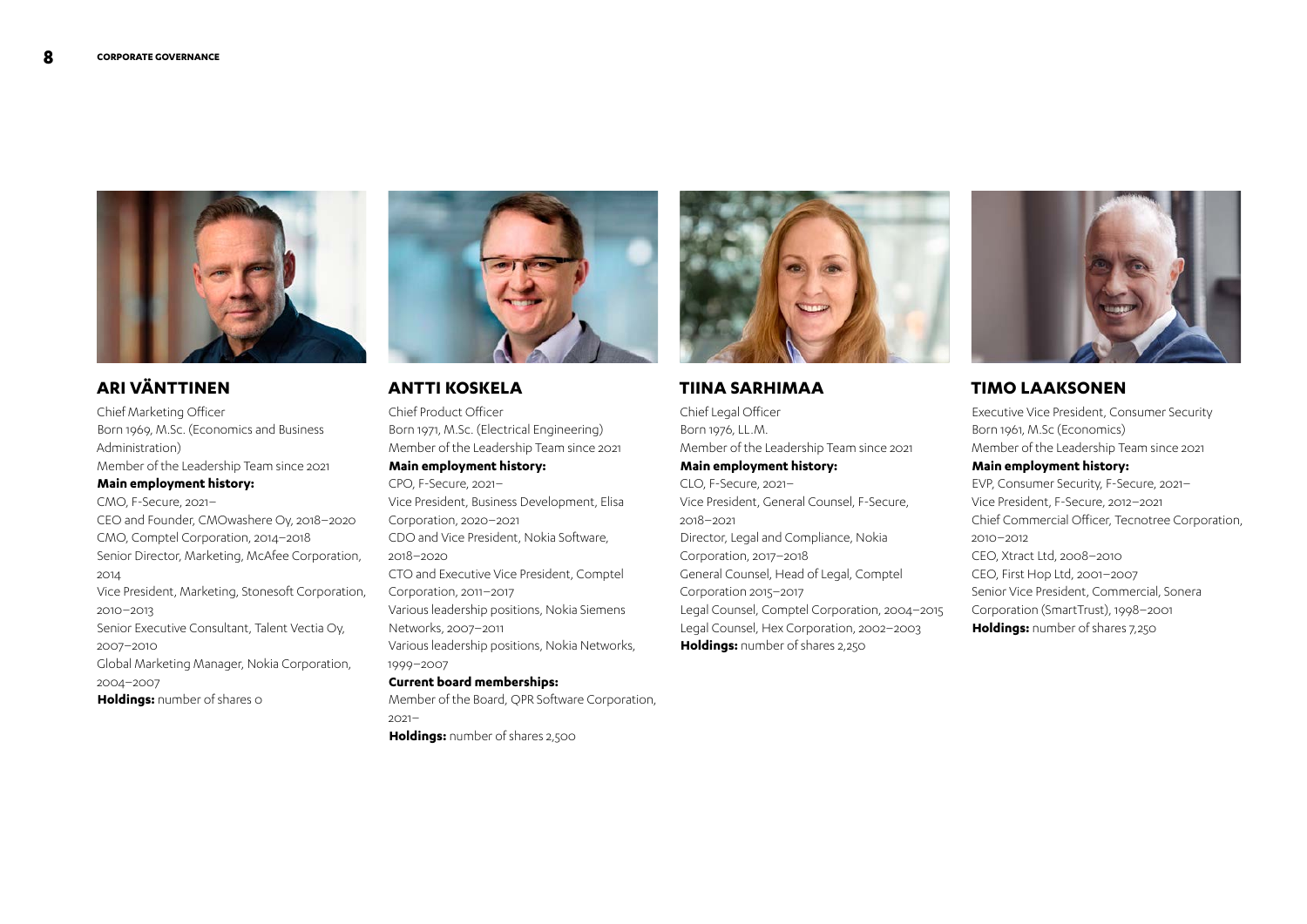

## **JUHA KIVIKOSKI**

Executive Vice President, Business Security Born 1970, M.Sc. (Econ.) Member of the Leadership Team since 2018 **Main employment history:**

EVP, Business Security, F-Secure, 2019– EVP, Enterprise & Channel Sales, F-Secure, 2018–2019

Managing Director, Dustin Finland, 2015–2017 Vice President, Sales, McAfee / Intel Security, 2013–2015

Chief Operating Officer, Stonesoft, 2009–2013 Vice President, Stonesoft, 2004–2008 **Holdings:** number of shares 15,854



### **EDWARD PARSONS**

Executive Vice President, Consulting Born 1981, B.Sc. (History) Member of the Leadership Team, 2020-2021 **Main employment history:**

EVP, Consulting, F-Secure, 2022- EVP, Cyber Security Consulting, F-Secure, 2020–2021 Managing Director, F-Secure Consulting (UK), 2018–2020 Director, MWR InfoSecurity, 2016–2018 Senior Manager, KPMG, 2013–2016 Civil Servant, 2006–2013 Consultant, Accenture, 2003–2006 **Holdings:** number of shares 6,998



### **TIM ORCHARD**

Executive Vice President, Solutions Born 1976, B.Sc. (Psychology) Member of the Leadership Team since 2019 **Main employment history:** EVP, Solutions, F-Secure, 2022- EVP, Managed Detection & Response, F-Secure, 2019–2021 Chief Operating Officer, Countercept, 2018–2019 Various leadership positions, BAE Systems Applied Intelligence, 2012–2018 Technical Director, Activity Info Management Ltd., 2007–2012 **Holdings:** number of shares 0



## **CHARLOTTE GUILLOU**

Executive Vice President, People Operations & Culture Born 1978, M.A. (Adult Education)

Member of the Leadership Team since 2021

#### **Main employment history:**

EVP, People Operations & Culture, F-Secure, 2021– Various leadership positions in human resources, OP Financial Group, 2018–2021 HR & Change Lead for Finance, KONE Corporation, 2018 Country Manager North, Scan-Horse A/S, 2017–2018 Various leadership positions in human resources, Fiskars Group, 2013–2017 Various leadership positions in human resources, Nokia Corporation, 2007–2012 Management Consultant, Deloitte Finland, 2004–2007 HRD Consultant, Psykologitoimisto Cresco, 2000–2003 **Holdings:** number of shares 0